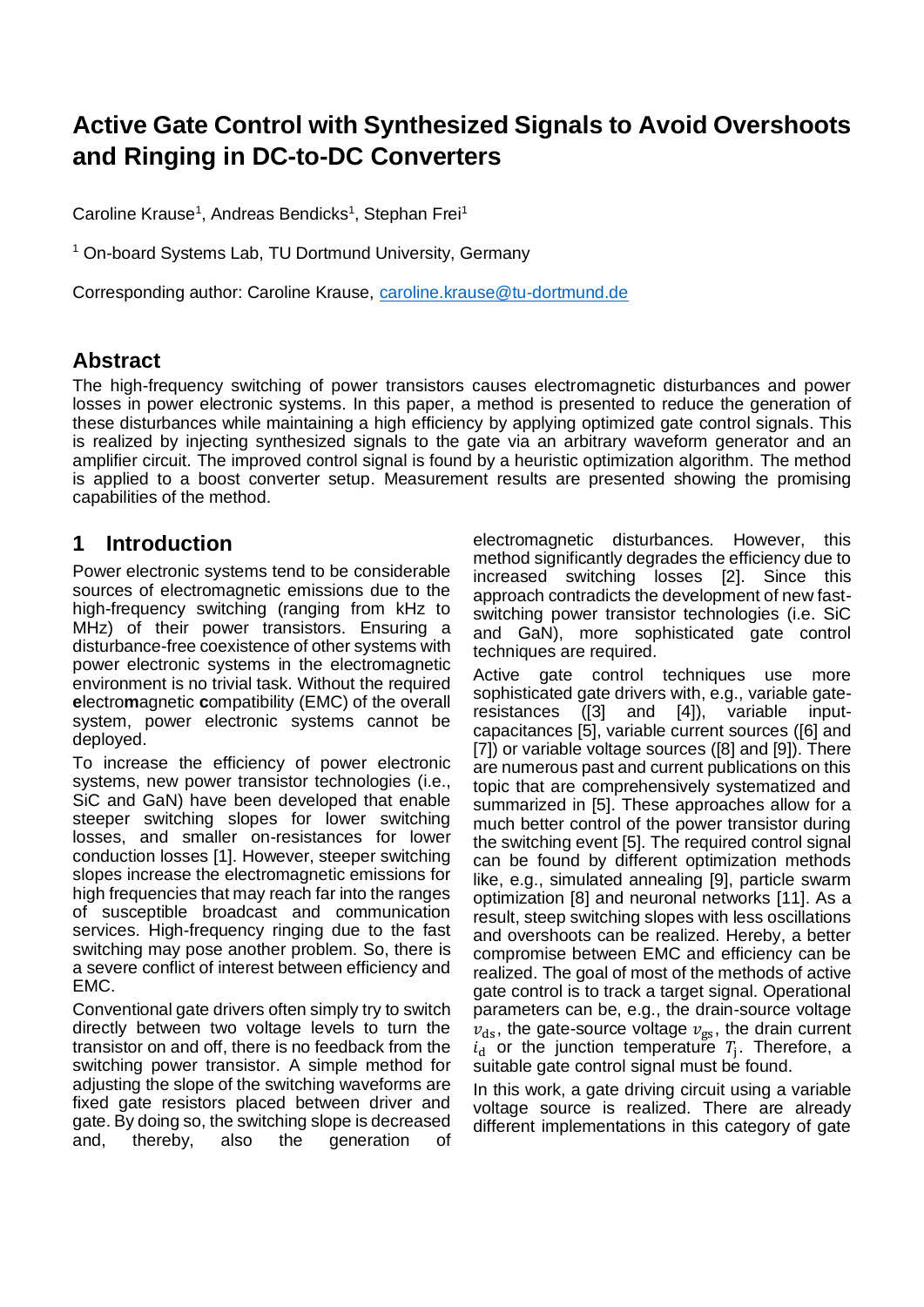driving circuits. One is discussed in [\[8\]](#page-6-0) and [\[9\]](#page-6-1) that uses cascaded inverters to adjust the gate voltage in a closed loop control. There, five inverters are connected in parallel. Therefore, a vertical resolution of  $2^5 = 32$  amplitude levels of the gate control signal can be realized. The switching edge is divided in four time segments in [\[9\].](#page-6-1) In [\[8\]](#page-6-0) the control signal is divided in 60 time segments. As another approach, in [\[10\],](#page-6-3) eight resistances are connected in a star topology and can be controlled separately. Hereby, the gate voltage can be adjusted in a closed loop control with a vertical resolution of  $2^8$  = 256 amplitudes for a calculated time.

In this work, in contrast to the previously described approaches of active gate control, a highperformance **a**rbitrary **w**aveform **g**enerator (AWG) and an amplifier circuit are used to generate arbitrary control signals with a high degree of freedom.

As mentioned before, the electromagnetic disturbances are generated by the switching power transistors. Finding the control signals for active gate driving is a challenging task due to the complex dynamic behavior of the power electronic system that is defined by its nonlinear and reactive characteristics. For the control of such a system, a sophisticated control strategy is needed. Here, the gate control signal is determined using a heuristic optimization algorithm.

This work is organized as follows. In Section [2,](#page-1-0) the proposed gate driving circuit and the optimization algorithm to determine the control signal are described. The demonstration setup and measurement results are discussed in Section [3.](#page-3-0) The work closes with a conclusion and outlook in Section [4.](#page-5-7)

## <span id="page-1-0"></span>**2 Active gate control with synthesized waveforms**

As stated before, the gate driving circuit shall be realized as a fast variable voltage source that is able to arbitrarily generate the needed control signals. A driving circuit is proposed and discussed. A method to define a target signal is described. The general strategy to find the required gate control signal in time domain is explained and a suitable optimization algorithm is introduced.

### **2.1 Proposed gate driving circuit**

In this work, a high-performance AWG and an amplifier circuit are used, as depicted in [Fig. 1.](#page-1-1) By doing so, the gate control signal can be synthesized more accurately and freely in comparison to the approaches in, e.g., [\[8\]](#page-6-0) and [\[9\].](#page-6-1) The amplifier is used to provide the required current driving capabilities. The vertical resolution of this gate driving circuit is limited by the AWG. For the presented investigations a highperformance AWG from Tektronix, AFG3102, with 14 bit resolution and a sampling rate of 1 GS/s is used. The bandwidth of the AWG is 100 MHz. Due to the high source resistance of 50 Ohm, an amplifier ADA4870 of Analog Devices with a source resistance of 5 Ohm is added. This amplifier has a bandwidth of 52 MHz.



<span id="page-1-1"></span>**Fig. 1:** Schematic of the proposed gate driver using an AWG and an amplifier

### **2.2 Definition of the target signal**

The gate control strategy of this work is visualized in [Fig. 2.](#page-2-0) The task of this approach is to generate a specific switching behavior. There are fundamentally four required steps.

In the first step, a trapezoidal PWM signal (like of a conventional gate driver) is applied to the gate of the transistor [\(Fig. 2](#page-2-0) at the top left). The second step is to measure the resulting drain-source voltage  $v_{ds}$  [\(Fig. 2](#page-2-0) at the top right). The aim of this work is to eliminate the overshoots of  $v_{ds}$ . Therefore, in the third step, the overshoots in the measured waveform are cut off. The resulting target waveform  $v_{\rm ds,t}$  is shown at the bottom right of [Fig. 2.](#page-2-0) The fourth step is to calculate the required gate-control-signal  $v_{\text{cntrl}}$  to generate the target drain-source voltage. As stated before, this shall be done by using a heuristic optimization algorithm that is described in the following.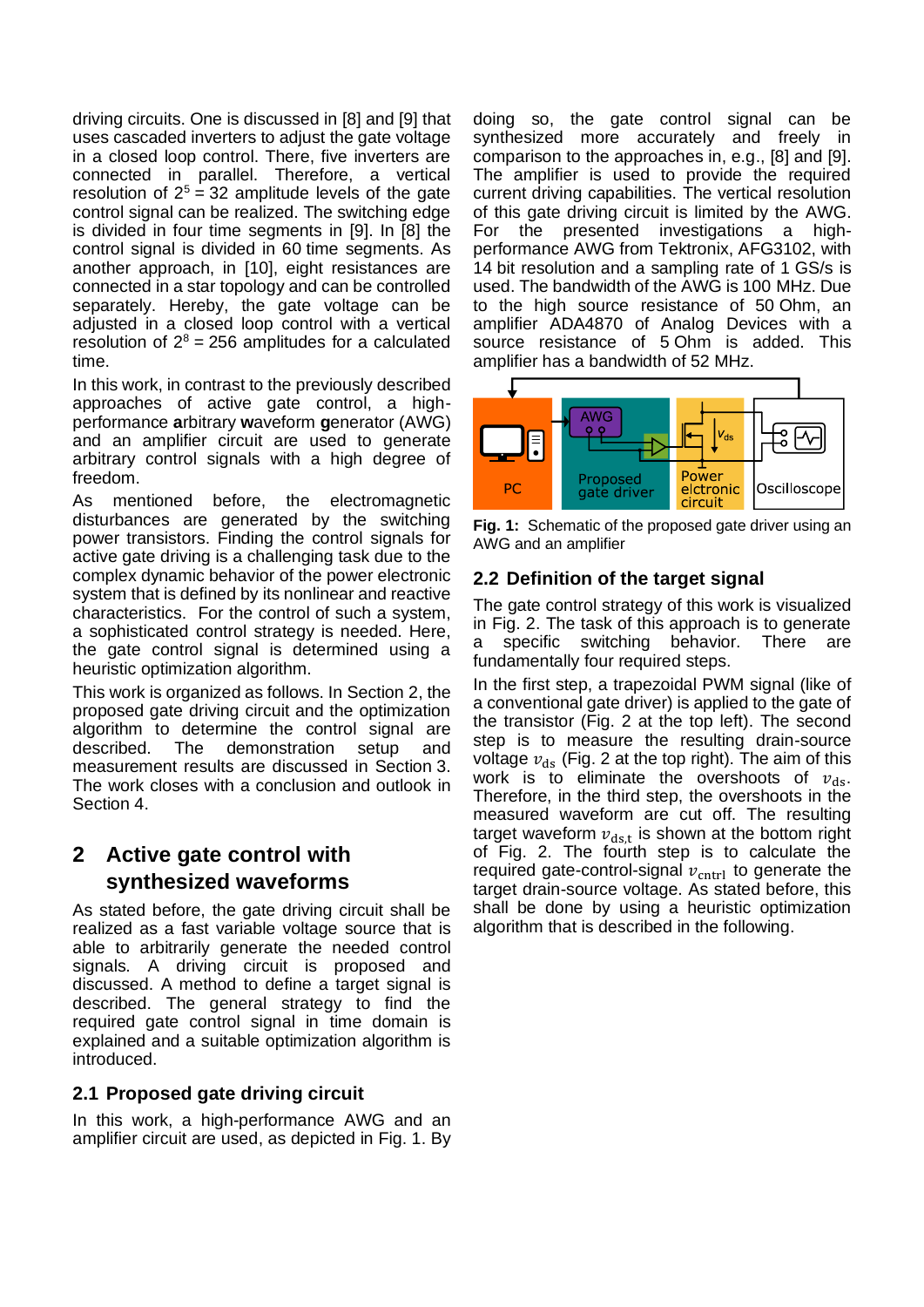

<span id="page-2-0"></span>**Fig. 2:** Visualization of the definition of the target signal

## **2.3 Time-domain approach to find the required control signal**

In time domain, it may be an idea to construct the gate control signal successively by considering each time step individually. However, due to the reactive behavior of the power electronic system, this approach is problematic. Time constants make it difficult to clearly evaluate the effect of the currently considered time step, and it may be required to act significantly before specific events. Therefore, it is necessary to consider the complete time period of the gate control signal during optimization. In general, there should be one optimum waveform. However, due to the numerous time and quantization steps, the number of possible permutations can be extremely high. Finding the optimum gate control waveform is a very difficult task. Potential solutions that have already been applied in other publications are, e.g., simulated annealing [\[9\]](#page-6-1) or particle swarm optimization [\[8\].](#page-6-0) In this work, a heuristic approach is pursued.

#### **2.4 Heuristic optimization algorithm**

In this section, the proposed heuristic optimization algorithm is explained. The goal of this algorithm is to vary the gate control signal for the whole switching slope. If a better control signal is found, this signal is taken as the starting point for the next random variation. In each iteration, the range in which the control signal is randomly varied is reduced. This shall enable the convergence of the algorithm while avoiding local minima.

The flowchart in [Fig. 4](#page-3-1) shows the general procedure. At the beginning, all variables are initialized. In the first four steps, the target drainsource voltage is determined as described in the previous section. To adjust the switching behavior of the power transistor, only a small range around the switching edge is considered and modified.

As a starting point for the actual optimization algorithm, the trapezoidal signal of the first step is used. During the variation phase, a modification signal  $v_{\text{cntrl,var}}$  is added to the previously best control signal  $v_{\text{cntrl,best}}$ , as described in Eq. (1):

$$
v_{\text{cntrl,test},i} = v_{\text{cntrl,best},i} + v_{\text{cntrl,var},i}.
$$
 (1)

The variation in the n-th iteration step is done in the range  $[-A_{var,n}, A_{var,n}]$  separately for each optimized time step i. The limit  $A_{\text{var,n}}$  is decreased in each iteration step. Therefore, the variation range is successively reduced. The signal  $v_{\text{cntrl,var}}$ is calculated by Eq. (2) for each time step separately where  $A_{\text{var,n}}$  is the norm of the variation interval and  $x_{\text{rand},i}$  is a random number in the range  $[0,1]$ :

$$
v_{\text{cntrl,var,i}} = -A_{\text{var,n,i}} + 2 \cdot A_{\text{var,n,i}} \cdot x_{\text{rand,i}} \,. \tag{2}
$$



<span id="page-2-1"></span>**Fig. 3:** Schematic illustration of the variation of each time step of  $v_{\text{cntrl,var}}$ 

A schematic illustration of the variation in each time step i is shown in [Fig. 3.](#page-2-1) The resulting test signal  $v_{\text{cntrl,test}}$  is limited to the maximal allowed limits of the gate-source voltage in consideration of the amplification factor of the amplifier. Additionally, the determined gate control signal is low-pass filtered to avoid unnecessary voltage jumps that contain frequency components far above the AWG's and amplifier's bandwidth. In the next step, the control signal to be tested is applied to the gate, and the resulting drain-source voltage is measured. After that, the mean squared error (after the iteration n) between the target signal and measured signal  $v_{ds,measure}$  is calculated by equation (3):

$$
error_{n} = \overline{\left(v_{ds,measure} - v_{ds,t}\right)^{2}}.
$$
 (3)

If  $error_n$  is smaller than the smallest  $error_{best}$  of previous iterations, the actual tested  $v_{\text{cntrl,var}}$ becomes the next  $v_{\text{cntrl,best}}$ . Analog,  $error_{n}$ becomes  $error_{best}$ . If  $error_{n}$  is higher than erro $r_{\text{best}}$ , the tested signal  $v_{\text{cntrl, var}}$  is discarded. Then, the iteration counter n is increased. The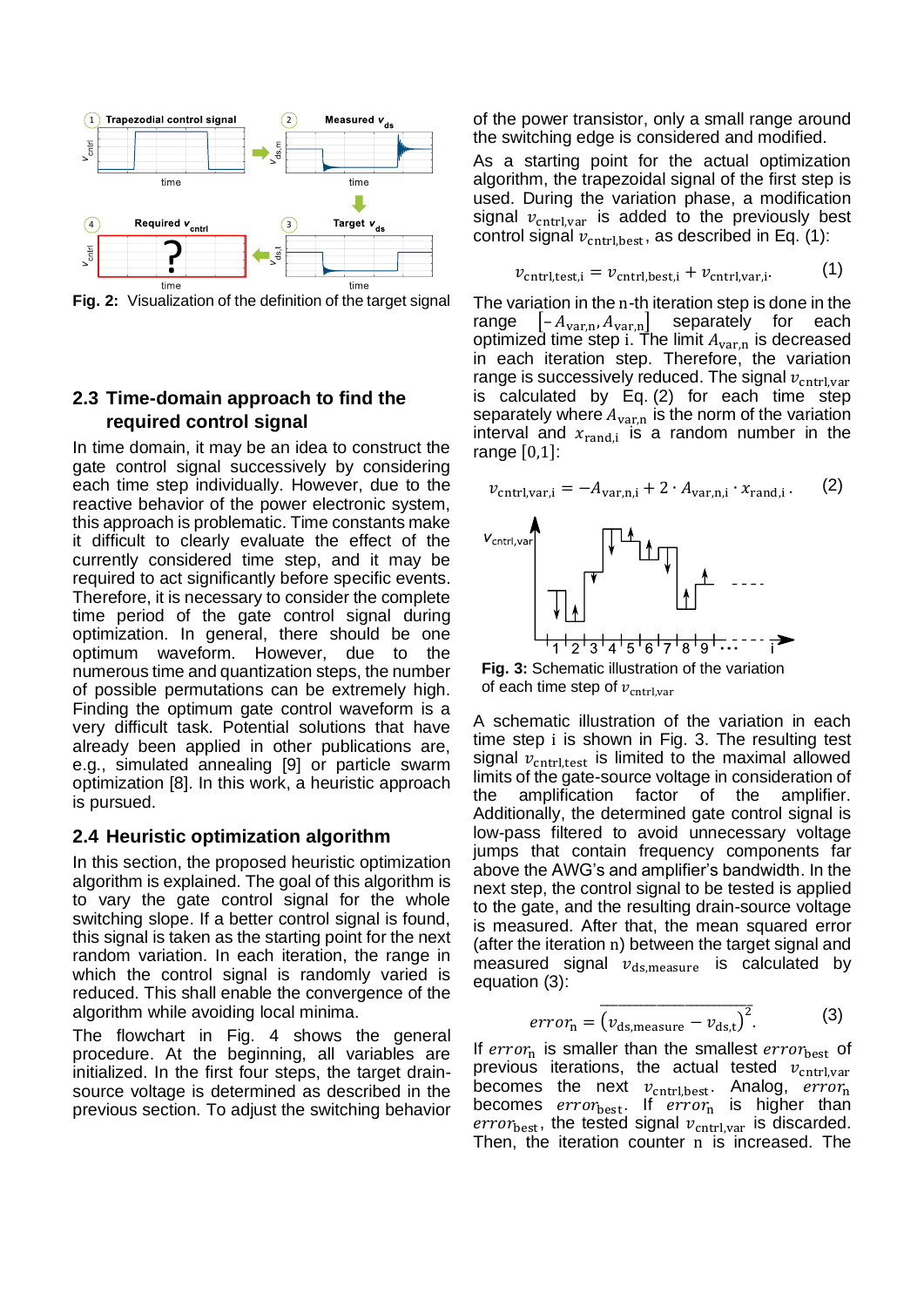optimization process is repeated until the maximal number of iterations is reached.



<span id="page-3-1"></span>**Fig. 4:** Flowchart of the proposed heuristic optimization algorithm

## <span id="page-3-0"></span>**3 Application Example**

In the following, the proposed active gate driver approach is demonstrated for a DC-to-DC converter. First, the used test setup is presented. Afterward, the method to measure the power losses is described. Measurement results are discussed, and the performance of the proposed method is compared to conventional gate driver approaches.

## **3.1 Test Setup**

The schematic of the considered boost converter is shown in [Fig. 5.](#page-3-2) It boosts an input voltage V<sub>in</sub> of 20 V to an output voltage *V*out of 100 V. A switching frequency of 100 kHz and a duty cycle of 80 % are used. The MOSFET used here is an SCT3120AL of Rohm Semiconductor. For the diode, an SCS208AGC of Rohm Semiconductor is used. The input and output capacitances have values of  $C_{\text{in}} = 30 \ \mu\text{F}$  and  $C_{\text{out}} = 2 \ \mu\text{F}$ , respectively. An inductance with  $L = 220 \mu H$  and a load resistance of  $R = 94 \Omega$  are applied. Therefore, a power of approximately 106.4 W is transferred. The DC input voltage is applied by a power supply EA-PSI 8080-340 of EA Elektro-Automatik. For measuring the drain-source voltage, a LeCroy oscilloscope Wavesurfer 3054 is used. The optimization algorithm is implemented in MATLAB and runs on a PC. As stated before, the calculated control signals are mathematically low-pass filtered with a -3 dB bandwidth of 80 MHz and a drop of 60 dB/decade before they are sent to the arbitrary waveform generator to avoid unnecessary voltage jumps. A photograph of the test setup is shown in [Fig. 6.](#page-3-3)



<span id="page-3-2"></span>**Fig. 5:** Schematic of the considered boost converter

<span id="page-3-3"></span>

**Fig. 6:** Photograph of the test setup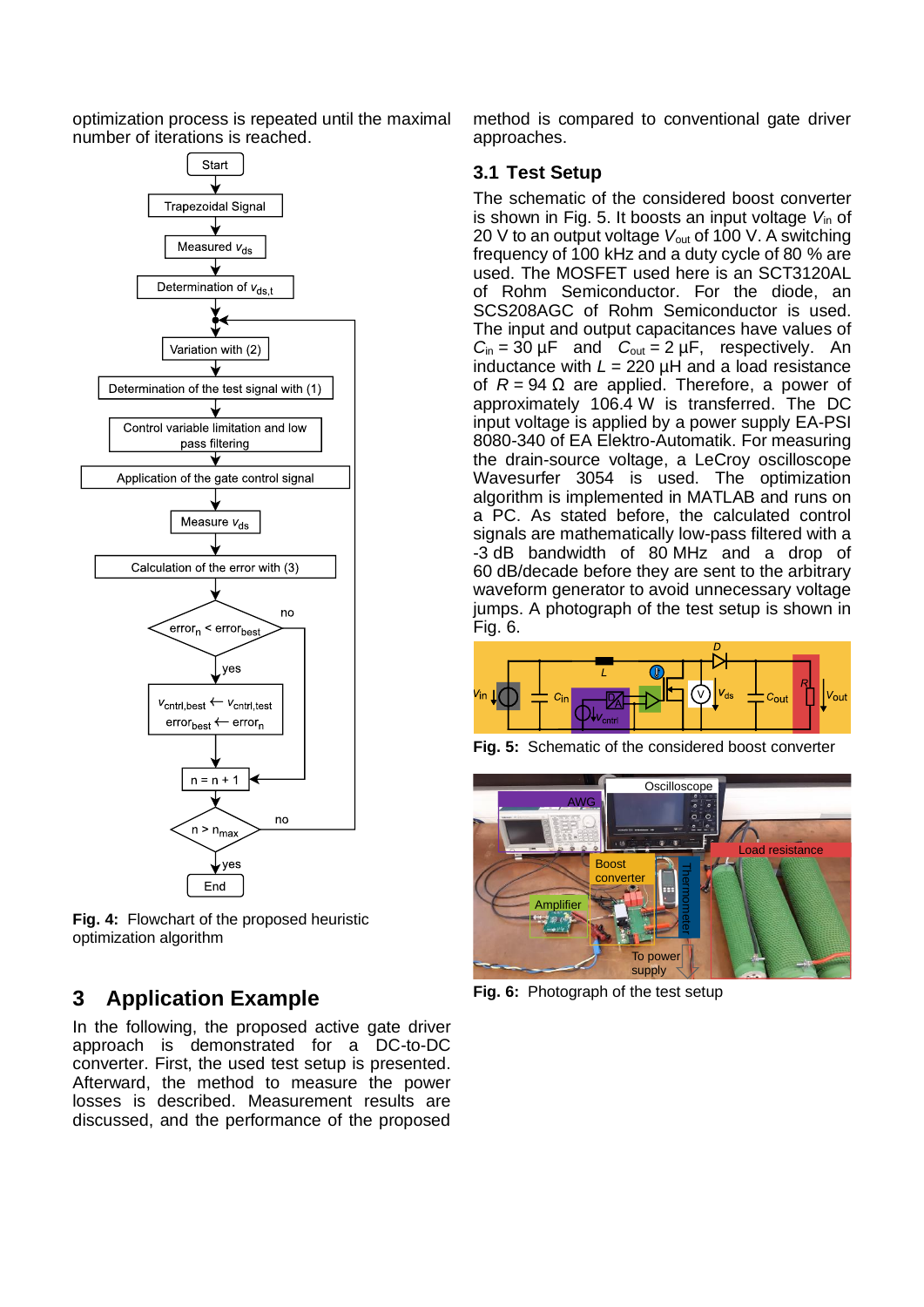#### **3.2 Measurement of power losses**

To evaluate the conflict of objectives between the efficiency and the EMC, the average power losses must be measured. Here, a caloric measurement of the average power losses is performed by measuring the resulting temperature. To do so, the thermal behavior of the MOSFET must be characterized. The schematic of this setup is shown in [Fig. 7.](#page-4-0) A DC current is applied to the source electrode of the MOSFET while it is turned off. So, the current flows through the body diode of the MOSFET. The voltage drop over the MOSFET is measured. On the basis of the impressed current  $I_{\text{test}}$  and the measured voltage  $V_{\text{test}}$ , the average power losses  $P_v$  are calculated by

$$
P_{\rm v} = V_{\rm test} \cdot I_{\rm test}.\tag{4}
$$

Simultaneously, the temperature of the MOSFET is measured using a thermocouple. The relation between the measured temperature and the average power losses is shown in [Fig. 8.](#page-4-1) This serves as the basis for the determination of the power losses in later steps. Using this relationship, the power losses of the MOSFET can be determined by measuring its temperature.



<span id="page-4-0"></span>**Fig. 7:** Schematic for the characterization of the MOSFET's thermal behavior



<span id="page-4-1"></span>**Fig. 8:** Relation between the measured temperature and the corresponding average power losses

#### **3.3 Exemplary Measurement results**

In this section, the measurement results are presented. First, the original gate control signal (trapezoidal but low-pass filtered) is generated by the AWG and applied to the gate of the transistor via the amplifier. This test signal is shown in [Fig. 9](#page-4-2) in blue. The corresponding drain-source voltage is

shown in [Fig. 10](#page-4-3) in blue. It can be seen that the maximal overshoot (voltage over 94V) has a value of 43.5 V.

On the basis of the measured  $v_{ds}$ , the target drainsource voltage is determined. The drain-source voltage is depicted in [Fig. 10](#page-4-3) in red and should have no overshoot anymore. Then, the optimization is performed that should optimize the control voltage accordingly. Here, the search range of the optimization algorithm starts at  $A_{\text{var,max}}$  of 1 V and is decreased to  $A_{\text{var,min}}$  of 0.01 V within 300 iterations. The resulting gate control signal and the corresponding drain-source voltage are illustrated in [Fig. 9](#page-4-2) and [Fig. 10](#page-4-3) in yellow.

A reduction of the overshoot to zero could not be achieved, but it is reduced by 60 % to 17 V. Using the original control signal, the transistor has a temperature of 55 °C. The original power losses can be determined to 4.1 W by using the relationship of [Fig. 8.](#page-4-1) Applying the optimized gate control signal, a temperature of 59.8 C can be measured. This is corresponding to average power losses of 4.8 W. Therefore, applying the proposed optimization algorithm reduces the overshoots by 26.5 V, but increases the average power losses by 0.7 W.



<span id="page-4-2"></span>



<span id="page-4-3"></span>**Fig. 10:** Original drain-source voltage, optimized drainsource voltage, drain-source voltage with reduced source voltage, drain-source voltage with<br>control slopes and target drain-source voltage  $T<sub>g</sub>$ 

Now, the proposed method shall be compared to conventional gate drivers. As mentioned before,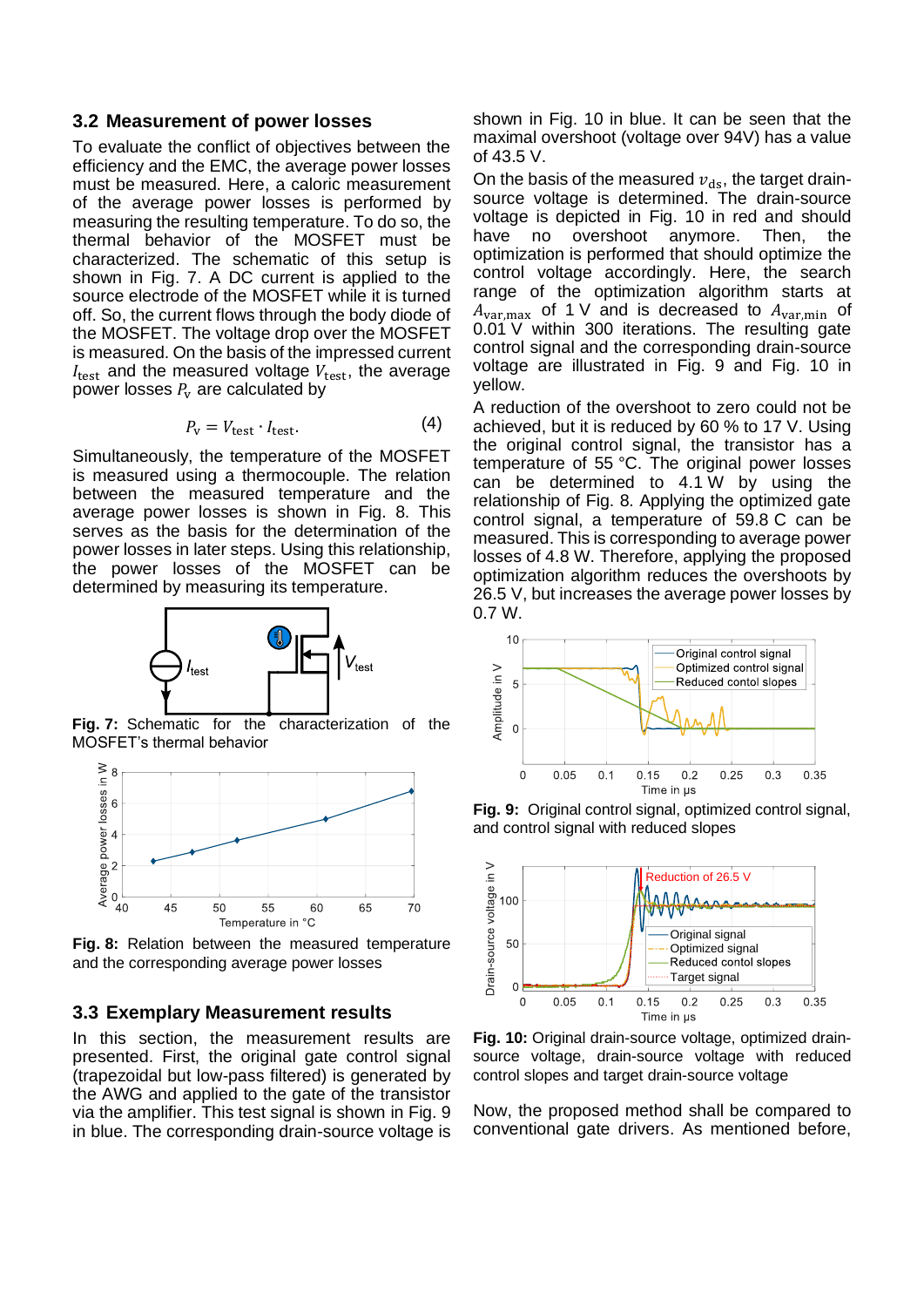the overshoots can be reduced by using an additional gate-resistance. This can be replicated by reducing the voltage slope of the trapezoidal gate control signal. To generate the same maximal overshoot, the switching slope must be extended from 3 ns to 150 ns. The resulting gate control signal and the measured drain-source voltage are shown in [Fig. 9](#page-4-2) and [Fig. 10](#page-4-3) in green. In this case, the temperature is increased to 61 °C resulting in power losses of 5.0 W. In comparison, the proposed method causes power losses of only 4.8 W. So, by applying the proposed method, the power losses are decreased by 0.2 W while achieving the same overshoot.

### **3.4 Pareto frontiers**

Last, the Pareto frontiers are considered. The Pareto-optimal front of a conventional gate driver (replicated by trapezoidal waveforms with different voltage slopes) is depicted in [Fig. 11](#page-5-8) in blue. Using the proposed method, the power losses can be reduced by up to 0.56 W while ensuring the same maximal overshoot. Considering the transfer power of approximately 106.4 W, the efficiency can be improved by approximately 0.52 %. For the same power losses, the maximum overshoot can be reduced by 3.1 V. Therefore, the proposed method offers the potential to improve the conflict of objectives between the reduction of overshoots and the efficiency.



<span id="page-5-8"></span>**Fig. 11:**Pareto-optimal frontier of a conventional gate driver in comparison to the proposed method

## <span id="page-5-7"></span>**4 Conclusion and outlook**

Power electronic systems are potential sources of electromagnetic disturbances. To avoid the generation of these disturbances, the switching slopes of power transistors can be decreased by increasing, e.g., the gate resistors of conventional gate drivers. Since this measure may increase the power losses, there is a severe conflict of objectives. In this work, an active gate control is applied that offers a reduction of overshoots without significantly reducing the switching slopes. The driving circuit is realized by an arbitrary

waveform generator and an amplifier to precisely generate the control signal with a high degree of freedom. The required control signals are found by a heuristic optimization algorithm. This active gate control is applied to a DC-to-DC converter. The drain-source voltage overshoots are significantly reduced by 60 %. In comparison to conventional approaches, the achieved efficiency is 0.52 % higher. The Pareto frontier of the proposed method shows a better performance than the one of conventional approaches and may offer new, optimized solutions for power electronic systems.

In future, the simple heuristic optimization algorithm may be extended and improved to achieve better results after less iterations.

## **5 References:**

- <span id="page-5-0"></span>[1] A. Lidow, J. Strydom, M. de Rooii and D. Reusch, GaN Transistors for Efficient Power Conversion, 2nd ed., Chichester, West Sussex: Wiley, 2015.
- <span id="page-5-1"></span>[2] K. Mainali and R. Oruganti, "Conducted EMI mitigation techniques for switch-mode power converters: A Survey," IEEE Trans. Power Electron., vol. 25, no. 9, pp. 2344-2356, Sep. 2010.
- <span id="page-5-2"></span>[3] H. C. P. Dymond, J. Wang, D. Liu, J. J. O. Dalton, N. McNeill, D. Pamunuwa, S. J. Hollis and B. H. Stark, "A 6.7-GHz active gate driver for GaN FETs to combat overshoot, ringing, and EMI," IEEE Trans. Power Electron., vol. 33, no. 1, pp. 581-594, Jan. 2018.
- <span id="page-5-3"></span>[4] A. Paredes, V. Sala, H. Ghorbani and L. Romeral, "A novel active gate driver for silicon carbide MOSFET," IECON 2016 – 42nd Annual Conference of the IEEE Industrial Electronics Society, Florence, Italy, 23-26 Dec. 2016, pp. 3172-3177.
- <span id="page-5-4"></span>[5] S. Zhao, X. Zhao, Y. Wei, Y. Zhao, H.A. Mantooth, "A Review on Switching Slew Rate Control for Silicon Carbide Devices using Active Gate Drivers," IEEE J. Emerg. Sel. Topics Power Electron., Early Access, pp. 1- 18, Jul. 2020.
- <span id="page-5-5"></span>[6] M. V. Krishna and K. Hatua, "Closed loop analog active gate driver for fast switching and active damping of SiC MOSFET," 2018 IEEE Appl. Power Electron. Conf. and Exposition (APEC), San Antonio, TX, USA, 4-8 Mar. 2018, pp. 3017-3021.
- <span id="page-5-6"></span>[7] V. Subotskaya, B. Deutschmann, "Adaptive current source driver for high-frequency boost converter to reduce EMI generation," Conference on Ph. D. Research in Microelectronics and Electronics, Institute of